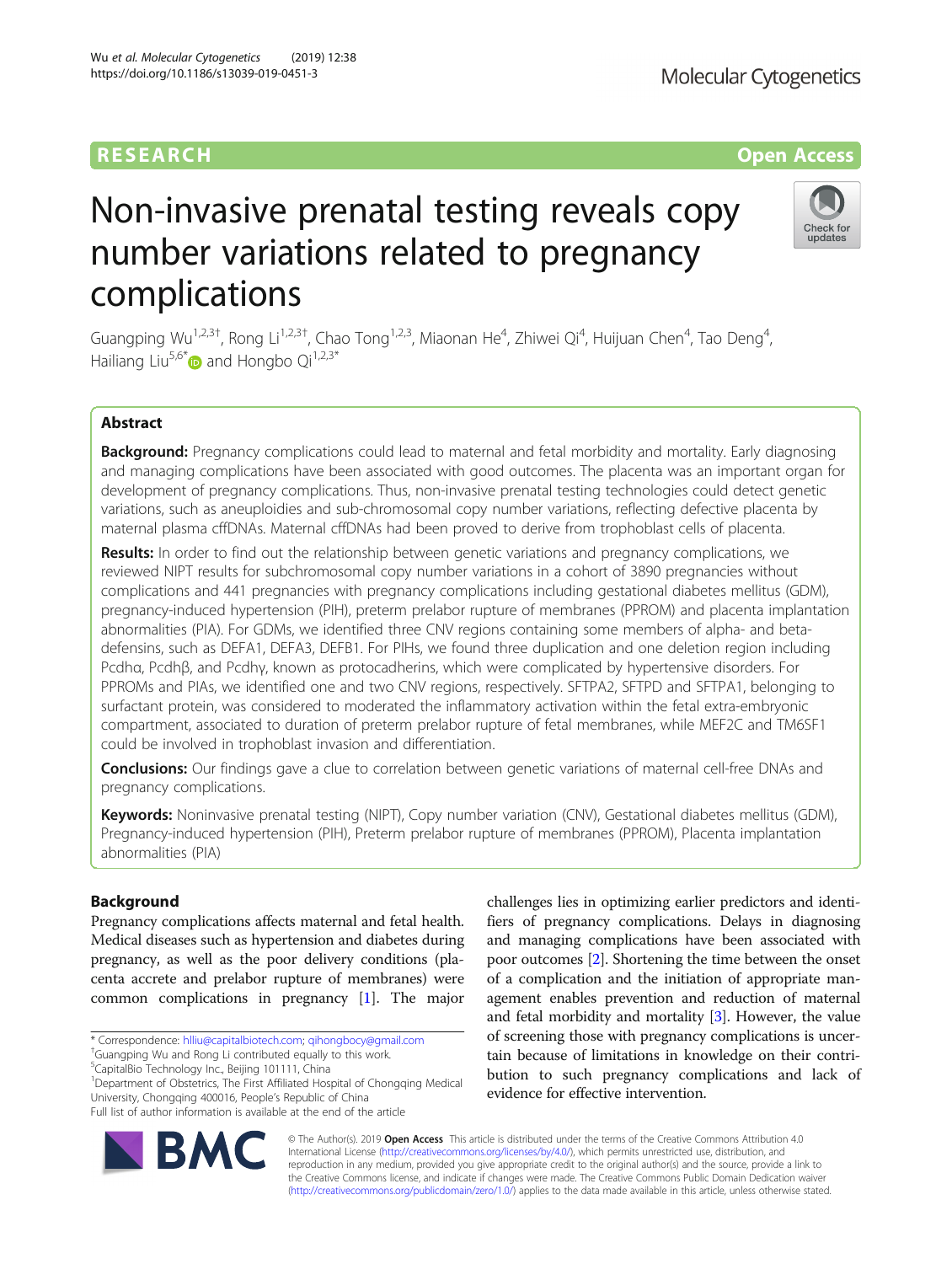The placenta is an important organ for human reproduction. It is shared by both mother and fetus and is responsible for oxygen and nutrient supply and waste elimination from the growing fetus [[4\]](#page-7-0). Multi-omic studies are required to more fully understand the molecular changes that affect the placenta and associated pregnancy. Biofluids have also been analyzed to characterize differences in the fetoplacental and maternal metabolites in pregnancies with poor outcomes compared to normal pregnancies [[5](#page-7-0)]. Defective placentation, particularly following poor trophoblast invasion, predisposes to a continuum of pregnancy complications in which genetic and environmental factors may interact to determine the timing and severity of disease [[6\]](#page-7-0).

A rapidly evolving field in prenatal diagnosis is non-invasive prenatal testing (NIPT), also referred to as noninvasive prenatal screening (NIPS). NIPT is based on the detection of cell-free fetal DNA in maternal plasma using next-generation sequencing or other methods for fetal DNA assessment, mainly used for detection of three common aneuploidies (13, 18, 21) [[7\]](#page-7-0). However, the technology is already being refined to detect genome-wide microdeletion/duplication [\[8](#page-7-0)], which have been identified as a common cause of a number of human diseases.

Here, we reviewed NIPT results of screening for subchromosomal microdeletions and microduplications within a cohort of 3890 pregnancies without complications and 441 pregnancies with pregnancy complications, including Gestational diabetes mellitus (GDM), pregnancy-induced hypertension (PIH), preterm prelabor rupture of membranes (PPROM) and placenta implantation abnormalities (PIA). Based on NIPT, CNVs were detected by cff-DNA in maternal plasma, derived from trophoblast cell of placenta, thus, we could give some evidences for acossiation existed between CNVs and risks to develop pregnancy complications.

### Results

#### Subject

From October 2017 to July 2018, there were 3890 pregnancies without complications and 441 pregnancies with one of the four types of pregnancy complications and were undergoing NIPT. Pregnant women with the four types of pregnancy complications, including 177 cases with gestational diabetes mellitus, 28 cases with pregnancy-induced hypertension, 173 cases with preterm prelabor rupture of membranes and 63 cases with placenta implantation (Table 1). All of subjects were undergoing NIPT on gestational age from 12 to 24 weeks, prenatal diagnosis and delivering in the hospital. The maternal age for the 441 pregnancies with pregnancy complications was  $29.36 \pm 4.15$  years old and for the 3890 pregnancies without complications was  $29.62 \pm$ 

|               |  | Table 1 The type of pregnant women with pregnancy |
|---------------|--|---------------------------------------------------|
| complications |  |                                                   |

| The type of pregnancy complications   | The number of cases |
|---------------------------------------|---------------------|
| Preterm Prelabor rupture of membranes | 173                 |
| Placenta implantation abnormalities   | 63                  |
| Pregnancy-induced hypertension        | 28                  |
| Gestational diabetes mellitus         | 177                 |
| Normal                                | 3890                |

4.28 years old in average. In addition, we identified cases with chromosomal microdeletions or microduplications. Overall, we found 1082 (27.81%) cases with chromosomal microdeletions or microduplications in pregnancies without pregnancy complications group, while we found 121 (27.81%) cases with chromosomal microdeletions or microduplications in pregnancies with pregnancy complications group, including 51 (28.81%) cases with gestational diabetes mellitus, 5 (17.86%) cases with pregnancy-induced hypertension, 44 (25.43%) cases with preterm prelabor rupture of membranes and 11 (17.46%) cases with placenta implantation.

### Gestational diabetes mellitus

Gestational diabetes mellitus (GDM) is defined as glucose intolerance diagnosed during pregnancy [[9\]](#page-7-0). GDM increases risk of adverse pregnancy outcomes and has substantial long-term adverse health impacts on both mothers and their offspring, including a predisposition to ischemic heart disease, hypertension, obesity, metabolic syndrome and type 2 diabetes mellitus (T2DM) in later life [\[10](#page-7-0), [11\]](#page-7-0). Despite years of investigation, very little is known about the genetic predisposition for gestational diabetes mellitus (GDM). Increasing number of studies have reported pathological changes of placenta tissues in gestational diabetes mellitus (GDM), while the underlying mechanisms involved in this process are still largely uncertain [\[12](#page-7-0), [13](#page-7-0)]. We herein tried to identify the genetic variation of placenta involving GDM currencies by the cell-free DNA in the maternal plasma, which was proved to be derived from placental trophoblast cells [[14,](#page-7-0) [15](#page-7-0)]. As a result, we found three chromosomal regions of *p*-value  $< 0.01$  were considered as high risks in currencies of GDM (Fig. [1,](#page-2-0) Table [2](#page-2-0) and Additional file [1](#page-6-0): Table S1). Then, enrichment analysis for 151 genes on the three regions was performed using DAVID website. Gene Ontology enrichment showed that defense response to bacterium (GO:0042742), innate immune response (GO:0045087), killing of cells of other organism (GO:0031640), antibacterial humoral response (GO: 0019731) and defense response to fungus (GO:0050832) were the top five significant GO terms in Biological Process catalog (Additional file [1:](#page-6-0) Table S2). However, most of enriched genes were from alpha-defensins and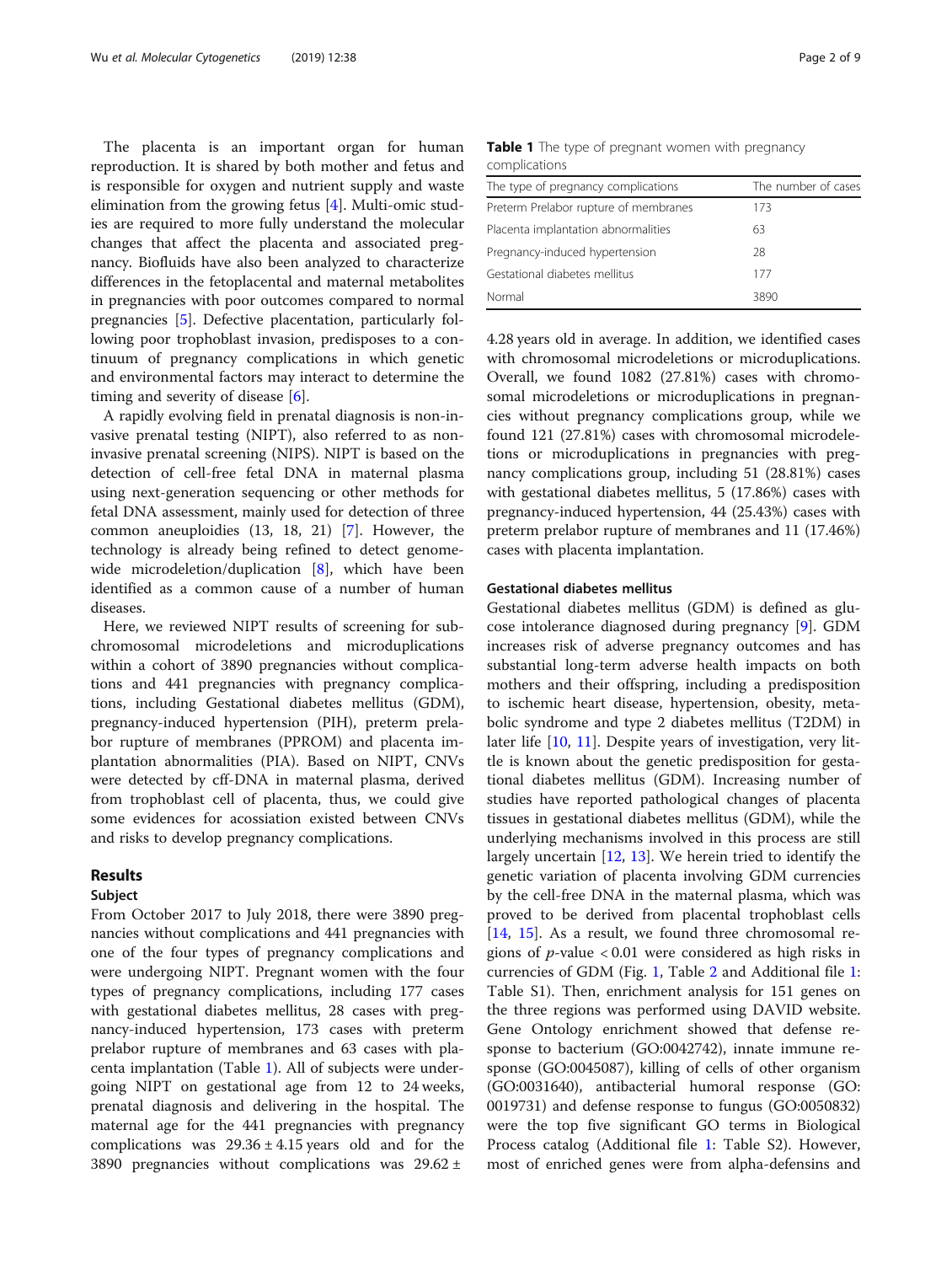<span id="page-2-0"></span>

beta-defensins families (also see Additional file [1:](#page-6-0) Table S2). Alpha-defensins display chemotactic activity and induce proinflammatory cytokines [\[16](#page-7-0)]. It can be released into the extracellular milieu following granulocyte activation as a consequence of degranulation, leakage, cell death, and lysis during inflammation [\[17](#page-7-0)]. Meanwhile, in addition to their antibacterial and antiviral effects, beta-defensins may play roles in the range of protective, adhesive and regulatory functions [\[18](#page-7-0)]. Moreover, several studies [\[19](#page-7-0)–[23](#page-7-0)] reported the associations between the type 1 and 2 diabetes and gene copy number as well as polymorphism and mRNA expression on some members of alpha- and betadefensins, such as DEFA1, DEFA3, DEFB1, which occurred in our gene list.

## Pregnancy-induced hypertension

Hypertension is one of the most common complication during pregnancy. It contributes significantly to maternal and perinatal morbidity and mortality. Placental insufficiency is believed to be a mechanism of pregnancyinduced hypertension (PIH) [\[24](#page-7-0)]. Placental hypoxia is believed to result in the release of a variety of placental factors that have profound effects on blood flow and arterial pressure regulation [[25](#page-7-0)]. Several studies have been performed to assess the validity of uterine Doppler

Table 2 CNVs and genes associated wiith Gestational diabetes mellitus (GDM), pregnancy-induced hypertension (PIH), preterm prelabor rupture of membranes (PPROM) and placenta implantation abnormalities (PIA)

| Pregnant complicatons          | dup/del | Genome Region   | Gene Numer |
|--------------------------------|---------|-----------------|------------|
| Gestational diabetes           | dup     | Chr1:26-29 Mb   | 67         |
|                                | dup     | Chr8:1-16 Mb    | 71         |
|                                | dup     | ChrX:75-78 Mb   | 13         |
| Pregnancy-induced hypertension | dup     | Chr3:1-2 Mb     |            |
|                                | dup     | Chr3:149-151 Mb | 18         |
|                                | dup     | Chr11:82-91 Mb  | 34         |
|                                | dup     | Chr12:50-73 Mb  | 284        |
|                                | del     | Chr5:138-150 Mb | 157        |
| Premature rupture of membranes | del     | Chr10:80-86 Mb  | 24         |
| Placenta implantation          | dup     | cht5:88-90 Mb   | 6          |
|                                | del     | chr15:83-84 Mb  | 13         |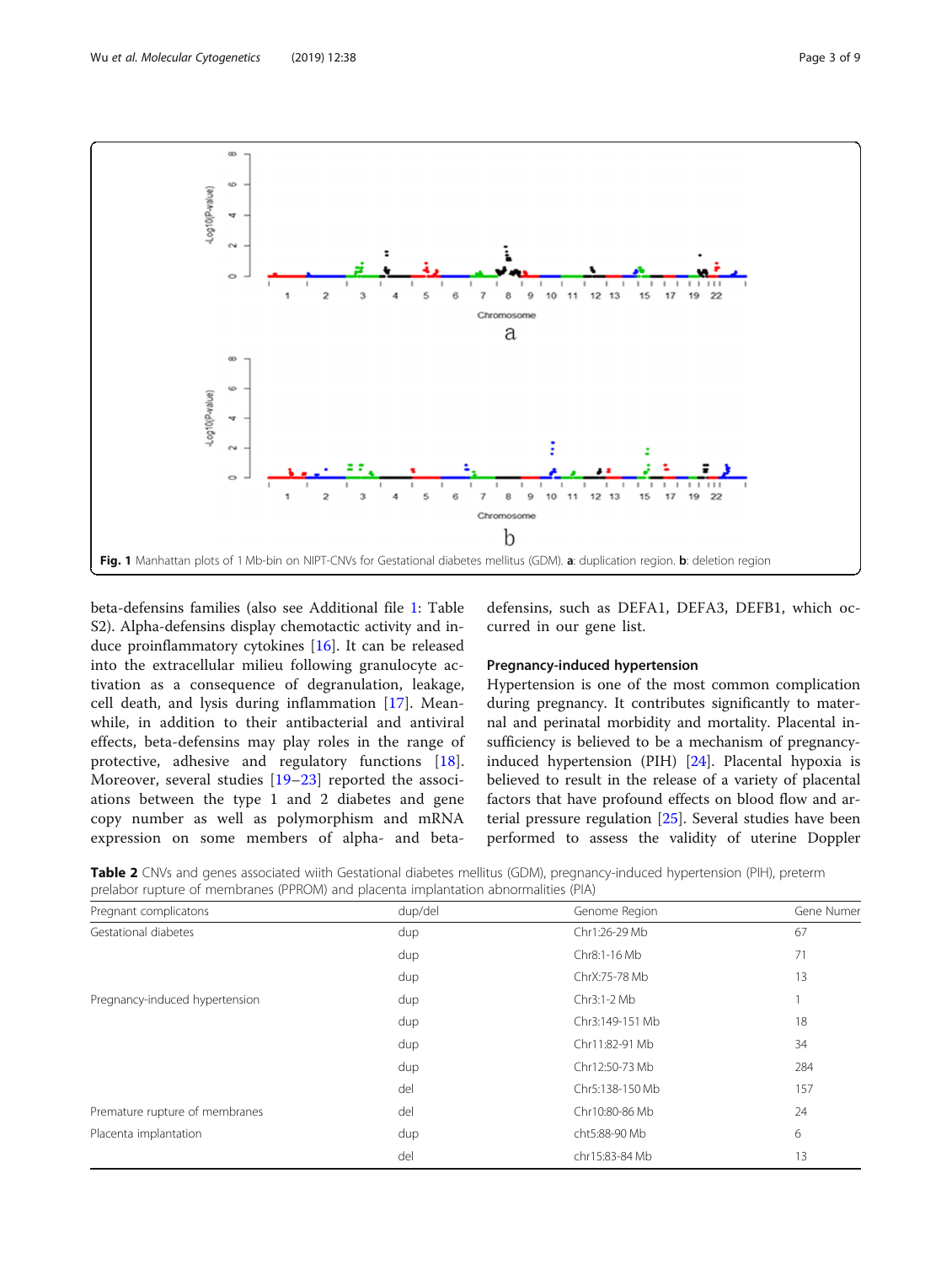examinations as a screening tool for PIH [[26](#page-7-0)]. We herein identified three duplication and one deletion of  $p$ -value < 0.01, considered as high risks in currencies of PIH (Fig. 2, Table [2](#page-2-0) and Additional file [1:](#page-6-0) Table S1). Then, Gene Ontology enrichment for 494 genes on the four regions showed the top five significant GO terms in Biological Process catalog were homophilic cell adhesion via plasma membrane adhesion molecules (GO:0007156), calcium-dependent cell-cell adhesion via plasma membrane cell adhesion molecules (GO:0016339), nervous system development (GO:0007399), negative regulation of serine-type endopeptidase activity (GO:1900004), and synapse assembly (GO:0007416). (Additional file [1:](#page-6-0) Table S3). However, most of enriched genes were from protocadherins (also see Additional file [1](#page-6-0): Table S3). Protocadherin have three gene clusters in human, including Pcdhα, Pcdhβ, and Pcdhγ, located on the 5q31 region of Chromosome 5 [\[27\]](#page-7-0). Some studies were proved that some members of protocadherins orthologs deficiency could alters development, morphogenesis and transcriptional profile of the placenta in mouse [\[28,](#page-7-0) [29](#page-7-0)]. Protocadherins were also expressed prominently by developing blood vessels during angiogenesis [\[30\]](#page-7-0). Thus, deficiency protocadherins could lead placental lesions, which were defined as maternal vascular lesions, were more common in pregnancies that were complicated by hypertensive disorders [[31](#page-7-0)], although PIH is primarily an impairment of the maternal circulatory system that is believed to be the result of early developmental events that lead to inadequate vascular remodeling and/or structural abnormalities of maternal arteries [[32\]](#page-7-0).

# Preterm prelabor rupture of membranes

Preterm prelabor rupture of membranes (PPROM), defined as rupture of the amnion and corium before the onset of labor, responsible for approximately one-third of Prelabor births and 3% of all pregnancies [[33\]](#page-7-0). The most prevalent site of rupture of amniotic membranes in PPROM is the supra-cervical area (membrane overlying the ostium of cervical area). The amniotic membrane at this site is structurally altered and easily disrupted, associated with marked swelling and disruption of the collagen network within the compact, fibroblast and spongy layers [[34](#page-7-0)]. Approximately of PPROM was involved by microbial invasion of the amniotic cavity [[35](#page-8-0)]. We herein identified one deletion region of  $p$ -value < 0.01, considered as high risks in currencies of PPROM (Fig. [3](#page-4-0), Table [2](#page-2-0) and Additional file [1](#page-6-0): Table S1). Then, Gene Ontology enrichment for 24 genes on the region showed the significant GO terms in Biological Process catalog were respiratory gaseous exchange (GO:0007585). (Additional file [1](#page-6-0): Table S4) There were three genes locating on this region, including SFTPA2, SFTPD and SFTPA1. The proteins encoded by this gene belonging to surfactant protein, is part of the innate immune response, against inhaled microorganisms and chemicals, involved in

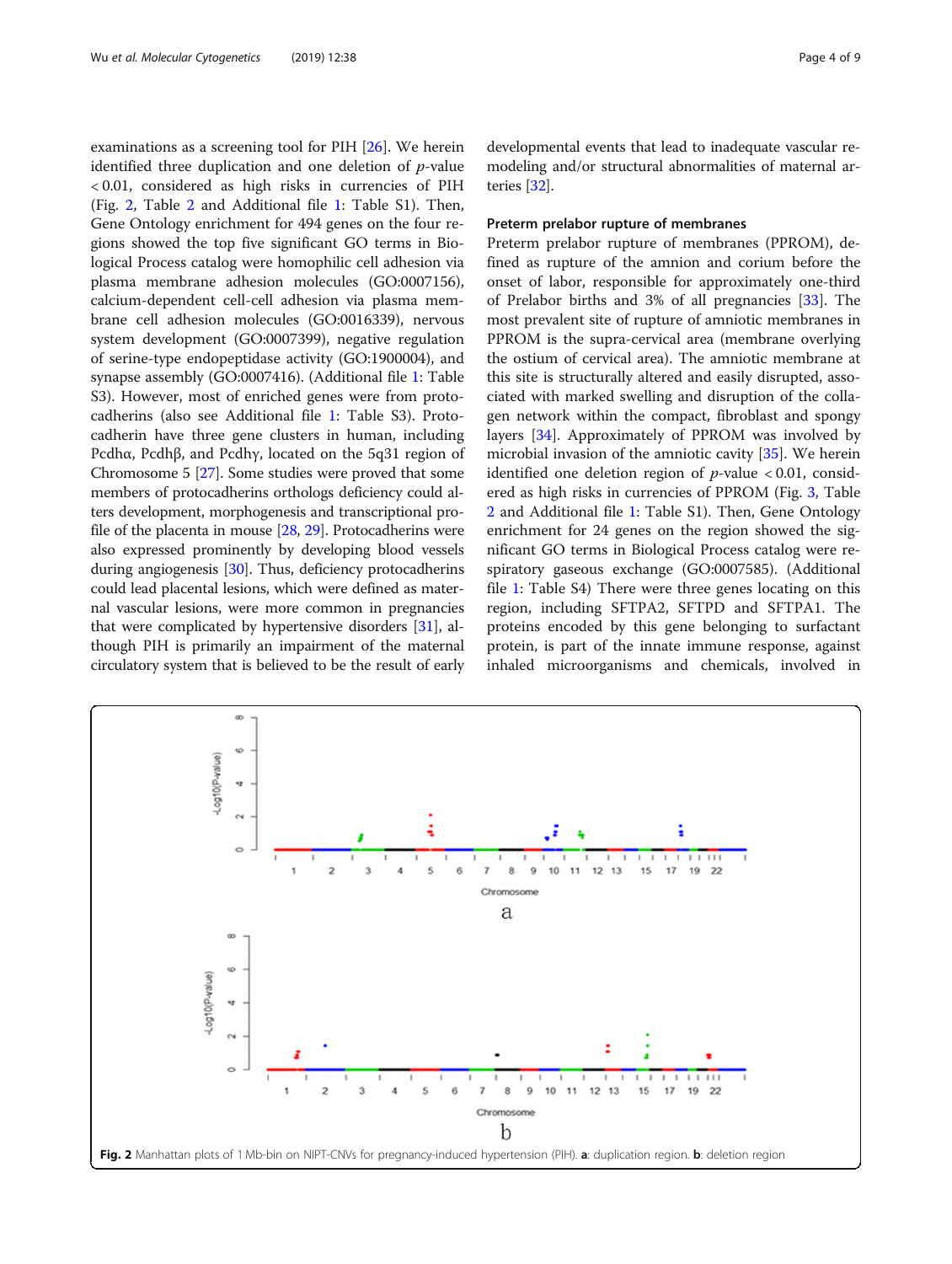<span id="page-4-0"></span>

surfactant metabolism [\[36](#page-8-0)]. Several studies revealed fetal surfactant proteins (Surfactant protein-A, Surfactant protein-C and Surfactant protein-D) moderate the inflammatory activation within the fetal extra-embryonic compartment, associated to duration of preterm Prelabor rupture of fetal membranes [\[37](#page-8-0)–[39\]](#page-8-0).

#### Placenta implantation abnormalities

Placental implantation abnormalities (PIAs), including placenta previa, placenta accreta, vasa previa, and velamentous cord insertion, can have catastrophic complications for both the mother and fetus, strongly associated to preterm delivery resulting in significant perinatal morbidity and mortality [[40\]](#page-8-0). During the process of implantation, fetal trophoblast cells invade and migrate into the maternal decidua and destroy the wall of the maternal spiral arteries, converting them from muscular vessels into flaccid sinusoidal sacs [\[41](#page-8-0)]. Trophoblast differentiation along the invasion is fundamental to early implantation, placental development and establishment of the fetal-maternal interface. Multiple gene pathways and heterogeneous cellular interactions have been described in directing and controlling trophoblast invasion [[42](#page-8-0)–[44](#page-8-0)]. We herein identified one deletion region and one duplication region of  $p$ -value < 0.01, considered as high risks in currencies of PIAs (Fig.[4,](#page-5-0) Table [2,](#page-2-0) and Additional file [1:](#page-6-0) Table S1). Then, 19 genes on the regions were annotated. Although there was not any enrichment for pathways and gene ontologies, some genes were reported to be involved in trophoblast invasion and differentiation, such as MEF2C  $[45]$  $[45]$  and TM6SF1  $[46]$  $[46]$  $[46]$ , both of which were supposed to be the key genes on the duplication/deletion region, respectively. MEF2C (myocytespecific enhancer factor 2C), activated by Mekk3, was a transcription factor crucial for early embryonic cardiovascular development through the p38 mitogen-activated protein kinase (Mapk) cascade [[47\]](#page-8-0). Placental expression of TM6SF1 appears to be upregulated by environmental exposures such as prenatal alcohol consumption [\[48](#page-8-0)]. TM6SF1 (transmembrane 6 superfamily member 1) could be regulated by DNA methylation, potentially facilitating protein trafficking via organelle fusion.

# **Discussion**

There are various theories to provide a better understanding of the potential mechanisms responsible for the pathogenesis of pregnancy complications, which include genetic predisposition, imbalance of immune system, placenta shallow implantation, vascular endothelium damage, ischemia and hypoxia of placenta. The outcomes of most pregnancy complications are unpredictable unless they are managed by appropriate health care providers. Previous studies have identified factors predicting the care seeking behaviors for pregnancy complications include higher educational status, near distance to health facility, availability of transport system, small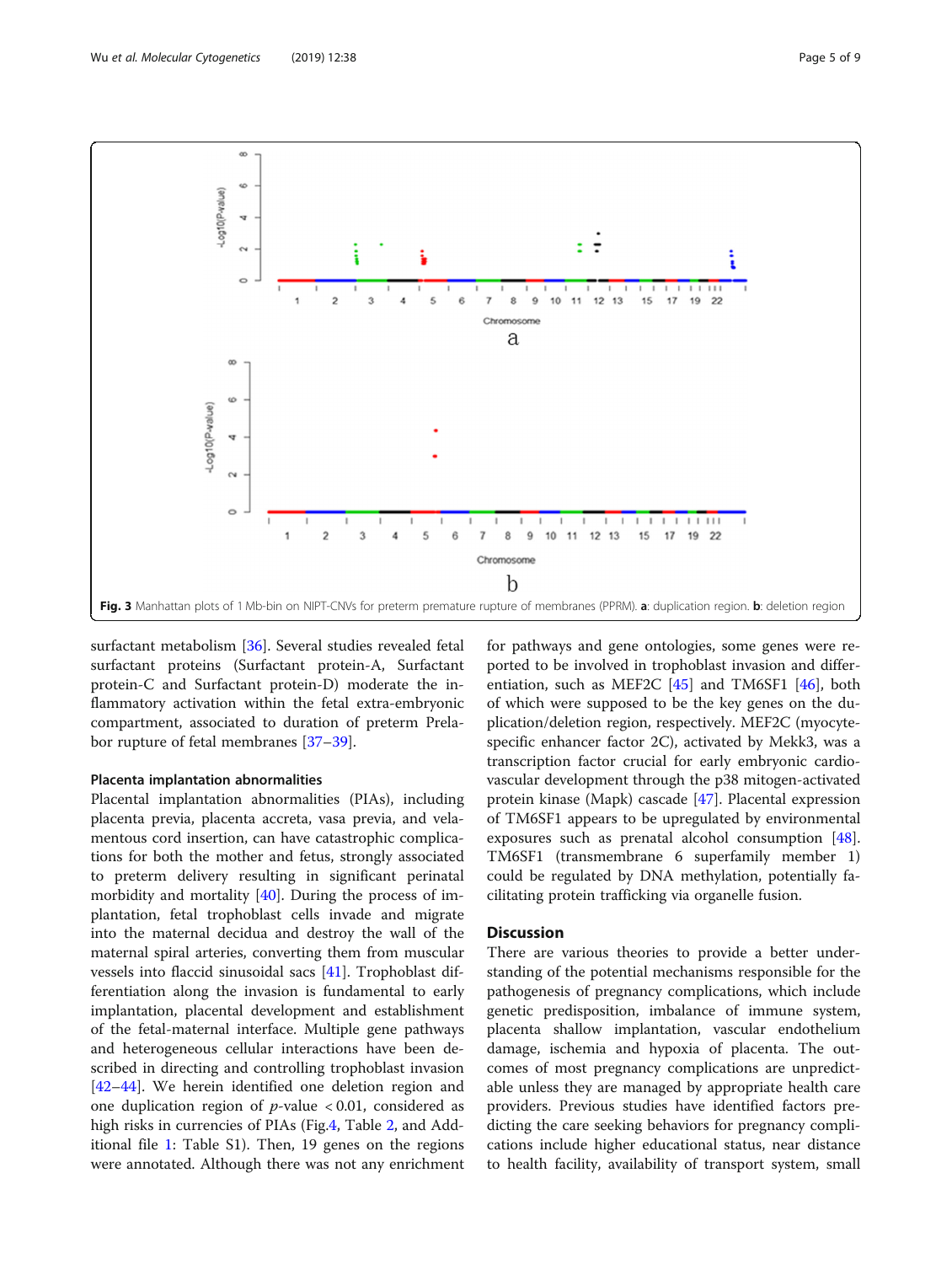<span id="page-5-0"></span>

family size, previous pregnancy experience, and good economic status, that have been observed with high probability of skilled assistance seeking for pregnancy complications [[49](#page-8-0)].

In order to find out the relationship between genetic variations and pregnancy complications, we used NIPT to screen a large population in the Chongqing area. This NIPT technology uses a semiconductor sequencing platform (SSP) to reliably detect CNV in pregnancies carrying high-risk fetuses. Here, we reviewed NIPT results in the context of screening for subchromosomal microdeletions and microduplications within a cohort of 441 pregnancies with pregnancy complications and the 3890 pregnancies without complications. To study whether maternal serum markers tested as a part of screening additionally help in predicting other pregnancy outcomes including gestational diabetes mellitus (GDM), pregnancy-induced hypertension (PIH), preterm Prelabor rupture of membranes (PPRM) and placenta implantation abnormalities (PIA).

This study was designed to test the hypothesis whether a direct correlation exists between sub-chromosomal microdeletions and microduplications on placenta and pregnancy complications. We had demonstrated the feasibility of performing noninvasive prenatal detection of fetal chromosomal microdeletions and microduplications on a genome-wide level and at  $3 \text{ Mb resolution } [8]$  $3 \text{ Mb resolution } [8]$  $3 \text{ Mb resolution } [8]$ . Not all CNVs, however, are disease-causing, while some

CNVs have been identified in apparently normal individuals. Whether a CNV is disease-causing or not depends on many factors, such as gene content (e.g., a CNV that is gene-rich is more likely to cause a phenotype than one containing few or no genes). Therefore, understanding the effects of CNVs on pregnancy complications is important in clinical medicine. Herein, we identified which CNVs cause a clinical phenotype versus those that are part of normal variation. Further, the mechanism was not well-understood for potential disease-associated CNVs loci in our study, possibly due to epigenetic modifications, other genetic variants in the vicinity region, modifier genes and regulatory elements, [[50\]](#page-8-0) and potentially also due to allele dosage effects in combination with alternative allelic copies present within the CNV regions [\[51](#page-8-0)].

Placenta is essential for maintenance of pregnancy and for promoting normal growth and development of fetus. Placenta formation and function can affect fetal survival, growth, and development and can modulate maternal immune responses [\[52\]](#page-8-0). The inner cell mass of the blastocyst gives rise to the embryo, while the outer cell layer, the trophectoderm, gives rise to the placenta. Maternal-fetal cellular trafficking (MFCT) is the bidirectional passage of cells between mother and fetus during pregnancy. This results in the presence of fetal cells in the maternal circulation, known as fetal microchimerism, and maternal cells in the fetal circulation, known as maternal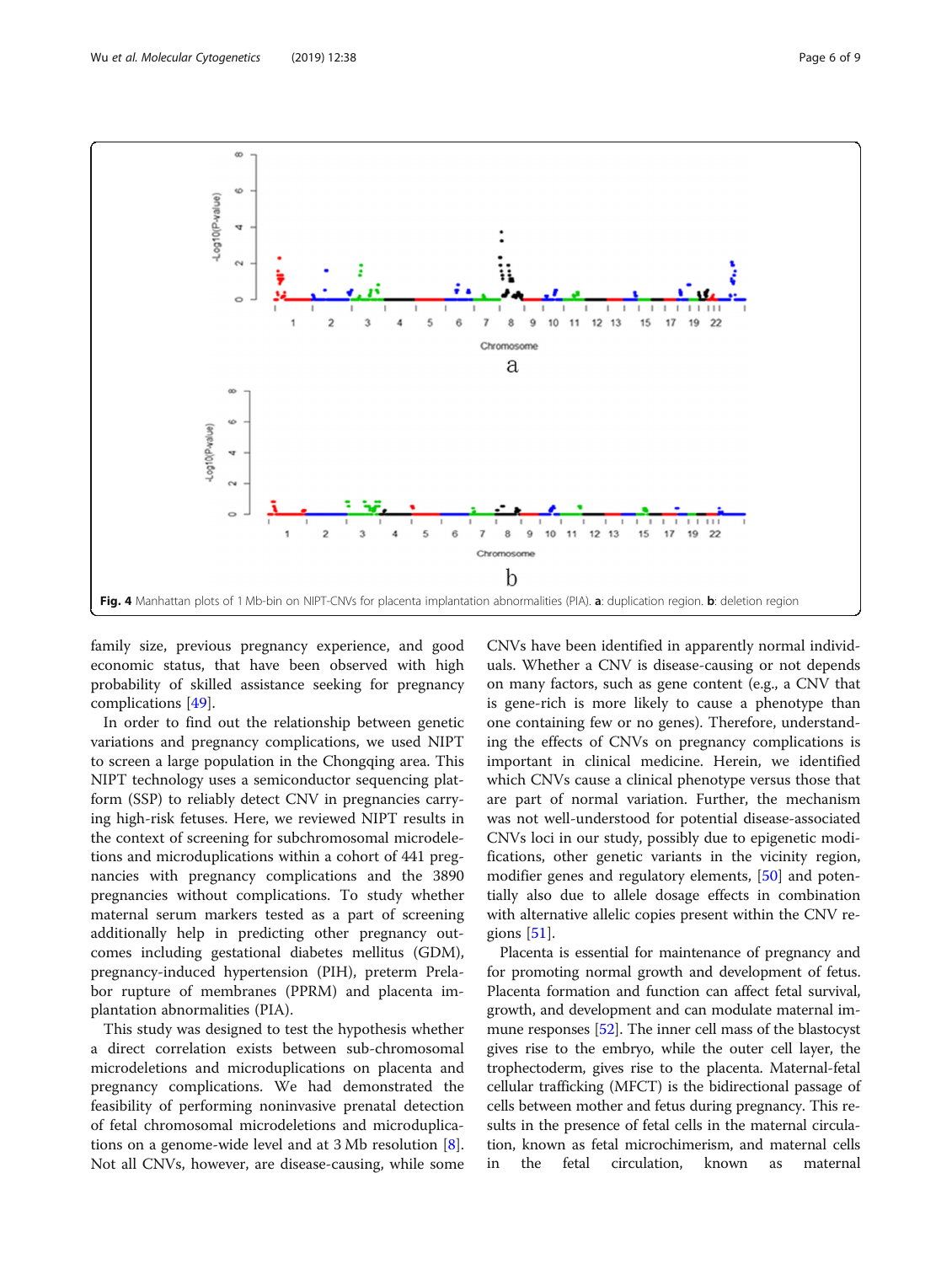<span id="page-6-0"></span>microchimerism [\[15](#page-7-0)]. The biologic role of this bidirectional passage of cells during pregnancy has been implicated in development of the fetal immune system, tolerance mechanisms during pregnancy, tissue repair in autoimmune disease and cancer, and immune surveillance [[53](#page-8-0)]. Clinical utility of MFCT could be used for prediction of pregnancy complications. Additionally, this transplacental passage of cells has been implicated in the delicate balance between immunologic priming and tolerance which can influence the occurrence of autoimmune disease and transplantation outcomes [\[54\]](#page-8-0). The DNAs derived from placenta could be detected by NIPT technologies. Both of aneuplodies and CNVs have been identified. In this study, we reanalyzed the assocications between NIPT data and clinical complications of pregnancy and fetus. The results indicated that some CNVs may be corelated to complications, such as gestational diabetes mellitus (GDM), pregnancy-induced hypertension (PIH), preterm prelabor rupture of membranes (PPROM) and placenta implantation abnormalities (PIA). It suggested that NIPT method would give a clue to investigate the correlation between CNVs and complications.

However, some limitations occurred in this study. Larger-scale analytical and functional investigations of CNVs contributing to pregnancy-related complications are still need to be performed to understand the molecular and cellular mechanisms underpinning. Moreover, low read-depth of NIPT and small samples of positive finding associated with maternal complications were also weak points in this study. Increasing read-depth of NIPT could give higher resolutions for CNVs detection [\[8](#page-7-0)]. Meanwhile, more positive samples were needed to be collected for proving the associations and investigating new findings for maternal complications in future.

# Conclusion

It is well established in the literature that abnormal combined and quadruple screen analytes, not explained by either maternal or fetal factors, are associated with a multitude of adverse pregnancy outcomes. This would allow closer monitoring of women identified to be at increased risk and identify candidates for participation in early intervention trials.

# Materials and methods

# Patients

From October 2017 to July 2018, 441 pregnant women with pregnancy complications and 3890 pregnant women without complications (The First Affiliated Hospital of Chongqing Medical University) opted for NIPT to avoid fetal T13, T18 and T21 aneuploidies. Complications inclusion criteria: ① Diagnostic criteria for gestational hypertension syndrome: systolic pressure 140 mmHg, or diastolic pressure 90 mmHg; ②Gestational diabetes mellitus (GDM) diagnosis: According to the WHO recommended standard, 75 g glucose tolerance test (OGTT) results confirmed (fasting glucose≥5.1 mmol/L), 1 h postprandial blood glucose  $\geq 10.0$  mmol/L, 2 h postprandial blood glucose  $\geq 8$ . 5 L); or random detection of blood glucose  $\geq 11.1$  mmol/L, combined with three more and one less (eat more, drink more water, urine more, weight loss), was diagnosed as typical diabetes clinical manifestations.

### NIPT processing

Whole blood samples of 5 to 10 mL from pregnant women were collected in EDTA within 8 h or cell-free DNA was collected in BCT tubes (Streck Inc.; Omaha, NE) within 72 h at 4 °C. Afterwards, cfDNA extraction, library construction, quality control and pooling were performed according to the JingXin Fetal Chromosome Aneuploidy (T21, T18, T13) Testing Kits (CFDA registration permit No. 0153400300). Following the DNA sequencing, 15~20 libraries were pooled and sequenced within  $\sim$ 200 bp reads using the JingXin BioelectronSeq 4000 System (CFDA registration permit NO. 20153400309), which is a type of semiconductor sequencer. Sequencing reads were filtered and aligned to the human reference genome (hg19). Fetal DNA concentration was calculated as a quality control using our previously described method [[8](#page-7-0)]. Combined GC-correction and Z-score testing methods were used to identify fetal autosomal aneuploidies, as described previously [\[55\]](#page-8-0). Meanwhile, fetal and maternal chromosome copy number variations (CNVs) were classified with our modified Stouffer's Z-score method as described previously [\[8](#page-7-0)]. In a previous study, a cutoff value of Z-score > 3 was used to determine whether the ratio of the chromosomes was increased, and if fetal trisomies 21, 18, and 13 were also present. Here, each chromosome with an absolute value of the Z- score greater than 3 was marked as microduplications, while less than − 3 marked as microdeletion.

# Additional file

[Additional file 1:](https://doi.org/10.1186/s13039-019-0451-3) Table S2. Enrichment analysis of gene ontology for CNVs in gestational diabetes mellitus. Table S3. Enrichment analysis of gene ontology for CNVs in pregnancy-induced hypertension. Table S4. Enrichment analysis of gene ontology for CNVs in preterm prelabor rupture of membranes. (XLSX 66 kb)

#### Abbreviations

cfDNA: cell-free DNA; NGS: Next generation sequencing; NIPT: Non-invasive prenatal testing; PD: Prenatal diagnosis

#### Acknowledgements

This work was financially supported by The National Key Research and Development Program of Reproductive Health & Major Birth Defects Control and Prevention (No.2016YFC1000407), Key Program of International Cooperation of NSFC (No. 81520108013) and National Natural Science Foundation of China for Youth (No. 31501207). We also would like to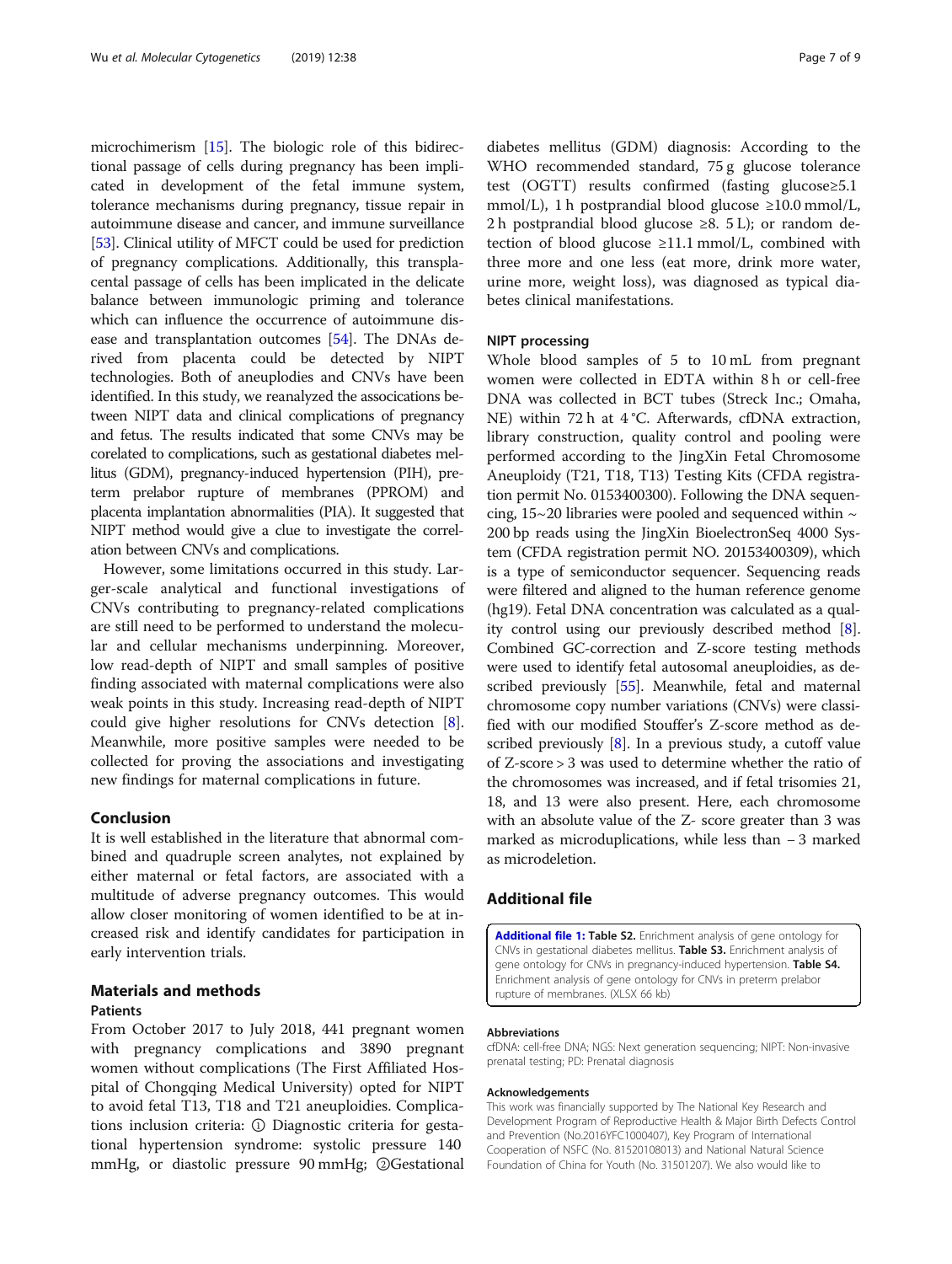<span id="page-7-0"></span>appreciate the support from "111 program" of Ministry of Education P.R.C and State Administration of Foreign Experts Affairs P.R.C.

#### Authors' contributions

All authors have materially participated in the study and manuscript preparation. RL participated in drafted and data analysis; GW collected all clinical data and drafted the manuscript; CT revised the manuscript; MH, ZQ, HC, TD carried out all the molecular genetic analyses and participated in the data analysis; HQ designed the work and drafted and revised the manuscript. HL designed the work and participated in the data analysis. All authors have approved the final article.

#### Funding

The National Key Research and Development Program of Reproductive Health & Major Birth Defects Control and Prevention (No. 2016YFC1000407), Key Program of International Cooperation of NSFC (No. 81520108013) and National Natural Science Foundation of China for Youth (No. 31501207).

#### Availability of data and materials

The datasets used and/or analyzed during the current study are available from the corresponding author on reasonable request.

#### Ethics approval and consent to participate

This study was approved by the Ethics Committee of the First Affiliated Hospital of Chongqing Medical University. Informed consent was not required because the study used deidentified data and was retrospective.

#### Consent for publication

The authors declare that they have no competing interests and the patients in this case report had provided their consent for publication.

#### Competing interests

The authors declare no conflicts of interest.

#### Author details

<sup>1</sup>Department of Obstetrics, The First Affiliated Hospital of Chongqing Medical University, Chongqing 400016, People's Republic of China. <sup>2</sup>State Key Laboratory of Maternal and Fetal Medicine of Chongqing Municipality, Chongqing Medical University, Chongqing 400016, People's Republic of China. <sup>3</sup>International Collaborative Laboratory of Reproduction and Development of Chinese Ministry of Education, Chongqing Medical University, No.1 Youyi Road, Yuzhong District, Chongqing 400016, People's Republic of China. <sup>4</sup>Beijing CapitalBio Medical Laboratory, Beijing 101111, China. <sup>5</sup>CapitalBio Technology Inc., Beijing 101111, China. <sup>6</sup>Department of Medical Genetics, School of Basic Medical Sciences, Southern Medical University, Guangzhou 510515, Guangdong, China.

#### Received: 18 July 2019 Accepted: 21 August 2019 Published online: 30 August 2019

#### References

- Yang YY, et al. A retrospective cohort study of risk factors and pregnancy outcomes in 14,014 Chinese pregnant women. Medicine (Baltimore). 2018; 97(33):e11748.
- 2. Souza RT, et al. Identification of earlier predictors of pregnancy complications through wearable technologies in a Brazilian multicentre cohort: maternal Actigraphy exploratory study I (MAES-I) study protocol. BMJ Open. 2019;9(4):e023101.
- 3. Pacagnella RC, et al. The role of delays in severe maternal morbidity and mortality: expanding the conceptual framework. Reprod Health Matters. 2012;20(39):155–63.
- Wilson RL, et al. Characterization of 5-methylcytosine and 5hydroxymethylcytosine in human placenta cell types across gestation. Epigenetics. 2019:1–12.
- Burnum-Johnson KE, Baker ES, Metz TO. Characterizing the lipid and metabolite changes associated with placental function and pregnancy complications using ion mobility spectrometry-mass spectrometry and mass spectrometry imaging. Placenta. 2017;60(Suppl 1):S67–72.
- Roberts CT. IFPA award in Placentology lecture: complicated interactions between genes and the environment in placentation, pregnancy outcome and long term health. Placenta. 2010;31(Suppl):S47–53.
- 7. Hu H, et al. Clinical experience of non-invasive prenatal chromosomal aneuploidy testing in 190,277 patient samples. Curr Mol Med. 2016;16(8): 759–66.
- 8. Yin AH, et al. Noninvasive detection of fetal subchromosomal abnormalities by semiconductor sequencing of maternal plasma DNA. Proc Natl Acad Sci U S A. 2015;112(47):14670–5.
- 9. Reece EA, Leguizamon G, Wiznitzer A. Gestational diabetes: the need for a common ground. Lancet. 2009;373(9677):1789–97.
- 10. Bellamy L, et al. Type 2 diabetes mellitus after gestational diabetes: a systematic review and meta-analysis. Lancet. 2009;373(9677):1773–9.
- 11. Daly B, et al. Increased risk of ischemic heart disease, hypertension, and type 2 diabetes in women with previous gestational diabetes mellitus, a target group in general practice for preventive interventions: a population-based cohort study. PLoS Med. 2018;15(1):e1002488.
- 12. Peng HY, Li MQ, Li HP. MiR-137 restricts viability and migration of HTR-8/ SVneo cells by downregulating FNDC5 in gestational diabetes mellitus. Curr Mol Med. 2019.
- 13. Ding R, et al. Integrated transcriptome sequencing analysis reveals role of miR-138-5p/ TBL1X in placenta from gestational diabetes mellitus. Cell Physiol Biochem. 2018;51(2):630–46.
- 14. Lo YM, et al. Presence of fetal DNA in maternal plasma and serum. Lancet. 1997;350(9076):485–7.
- 15. Bianchi DW. Fetal DNA in maternal plasma: the plot thickens and the placental barrier thins. Am J Hum Genet. 1998;62(4):763–4.
- Yang D, et al. Mammalian defensins in immunity: more than just microbicidal. Trends Immunol. 2002;23(6):291–6.
- 17. Ganz T. Extracellular release of antimicrobial defensins by human polymorphonuclear leukocytes. Infect Immun. 1987;55(3):568–71.
- 18. Pazgier M, et al. Human beta-defensins. Cell Mol Life Sci. 2006;63(11):1294–313.
- 19. Nemeth BC, et al. Relevance of alpha-defensins (HNP1-3) and defensin beta-1 in diabetes. World J Gastroenterol. 2014;20(27):9128–37.
- 20. Martinez-Rios MA, et al. The −44 C/G (rs1800972) polymorphism of the beta-defensin 1 is associated with increased risk of developing type 2 diabetes mellitus. Mol Genet Genomic Med. 2019;7(1):e00509.
- 21. Soraia Aguiar de Melo Dias R, et al. Evaluation of DEFB1 polymorphisms in individuals with chronic periodontitis and diabetes mellitus type 2 in a population of northeastern Brazil. Spec Care Dentist. 2018;38(4):227–33.
- 22. Jurevic RJ, et al. Single-nucleotide polymorphisms (SNPs) in human betadefensin 1: high-throughput SNP assays and association with Candida carriage in type I diabetics and nondiabetic controls. J Clin Microbiol. 2003; 41(1):90–6.
- 23. Saraheimo M, et al. Increased levels of alpha-defensin (−1, −2 and −3) in type 1 diabetic patients with nephropathy. Nephrol Dial Transplant. 2008; 23(3):914–8.
- 24. Salmani D, et al. Study of structural changes in placenta in pregnancyinduced hypertension. J Nat Sci Biol Med. 2014;5(2):352–5.
- 25. LaMarca BD, Gilbert J, Granger JP. Recent progress toward the understanding of the pathophysiology of hypertension during preeclampsia. Hypertension. 2008;51(4):982–8.
- 26. Plasencia W, et al. Uterine artery Doppler at  $11 + 0$  to  $13 + 6$  weeks and 21 + 0 to 24 + 6 weeks in the prediction of pre-eclampsia. Ultrasound Obstet Gynecol. 2008;32(2):138–46.
- 27. Wu Q, et al. Comparative DNA sequence analysis of mouse and human protocadherin gene clusters. Genome Res. 2001;11(3):389–404.
- 28. Rampon C, et al. Protocadherin 12 deficiency alters morphogenesis and transcriptional profile of the placenta. Physiol Genomics. 2008;34(2):193–204.
- 29. Bouillot S, et al. Tracing the glycogen cells with protocadherin 12 during mouse placenta development. Placenta. 2006;27(8):882–8.
- 30. Redies C, et al. Expression of protocadherin-1 (Pcdh1) during mouse development. Dev Dyn. 2008;237(9):2496–505.
- 31. Kovo M, et al. Placental vascular lesion differences in pregnancy-induced hypertension and normotensive fetal growth restriction. Am J Obstet Gynecol. 2010;202(6):561 e1–5.
- 32. Redline RW, et al. Maternal vascular underperfusion: nosology and reproducibility of placental reaction patterns. Pediatr Dev Pathol. 2004;7(3): 237–49.
- 33. ACOG Practice Bulletin No. 188 summary: Prelabor rupture of membranes. Obstet Gynecol. 2018;131(1):187–9.
- 34. Tchirikov M, et al. Mid-trimester preterm premature rupture of membranes (PPROM): etiology, diagnosis, classification, international recommendations of treatment options and outcome. J Perinat Med. 2018;46(5):465–88.